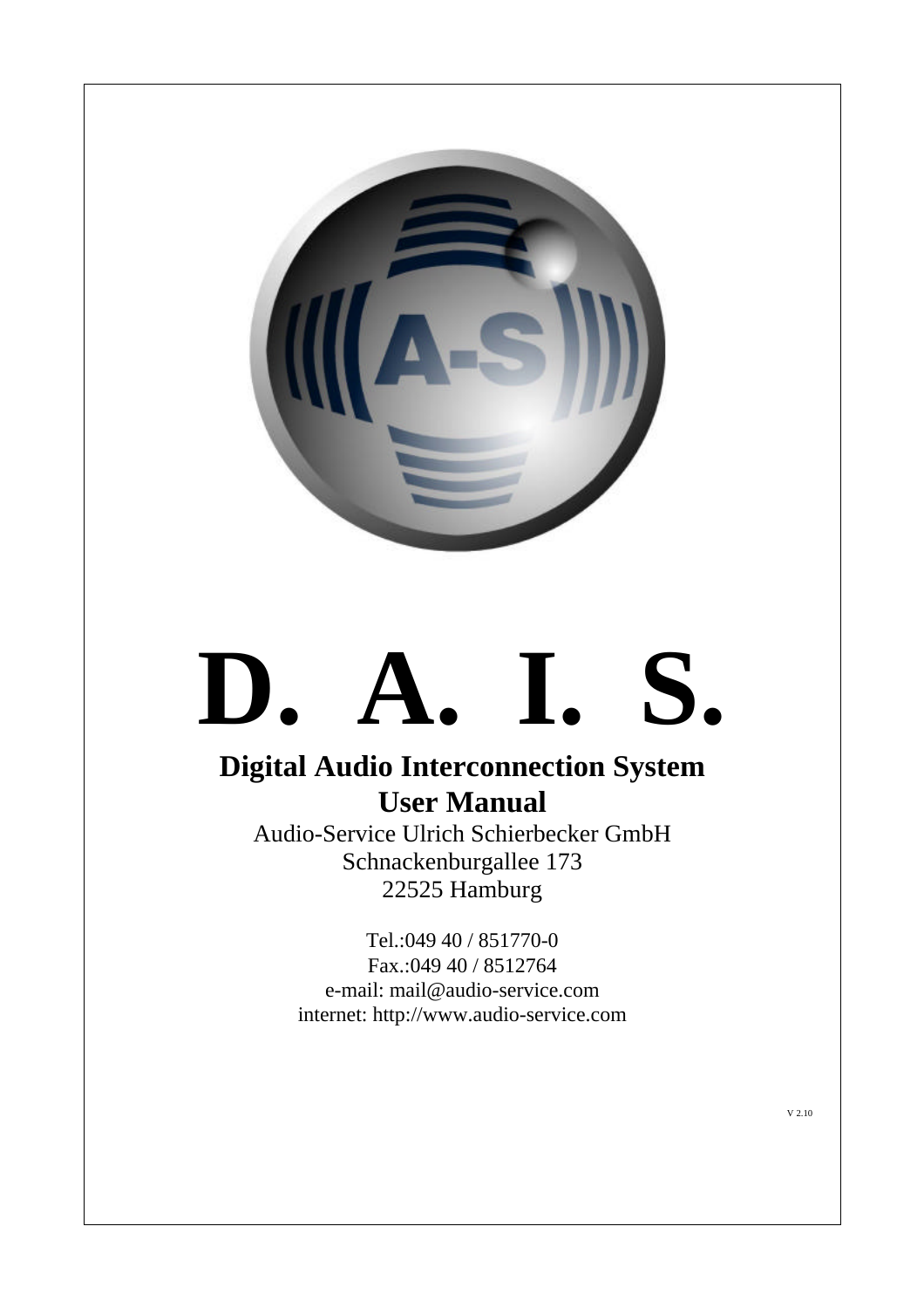## **Contents**

- **3 Introduction**
- **4 Safety Information**
- **5 Installation of Hardware**
- **6 Front and Rear Panel Layout**
- **7 Installation of Software and Operating Instructions**
- **8 D.A.I.S. Set Up**
- **9 View of the Function Bar**
- **10 Basic Functions**
- **11 Patchbay Structure**
- **12 The Status Bar**
- **13 Synchronisation**
- **14 Schematic Example**
- **15 Specification**
- **16 Declaration of conformity**

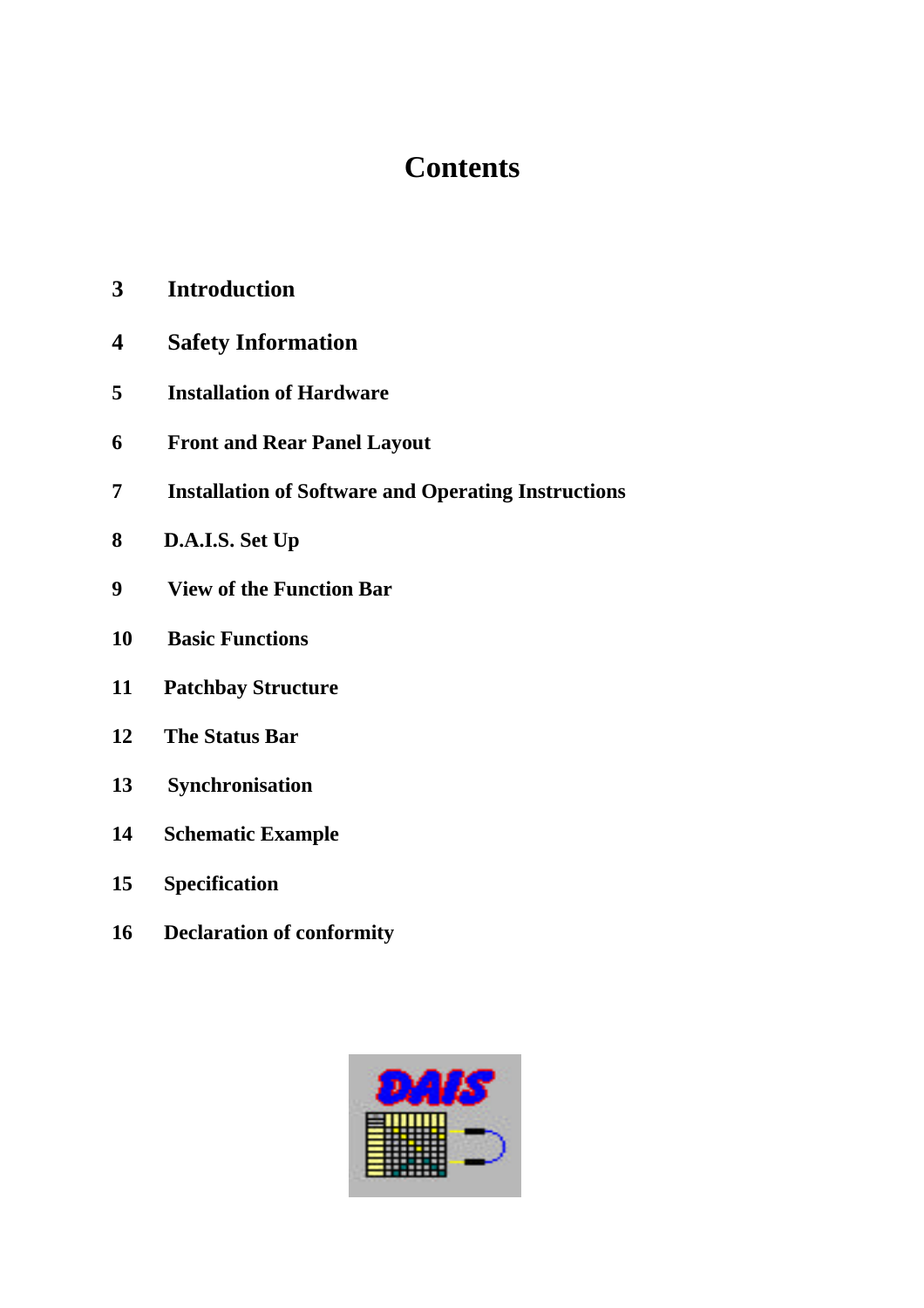## **Introduction**

#### **Congratulations on the purchase your D.A.I.S. !!!**

The **D.A.I.S**. is in principle a patchbay,the patching however is achieved electronicly and dispenses with the need for patchcords. The setting of cross-over points is comfortably enabled through an x/y matrix using a Windows 95/98/NT or Mac (Soft PC) platform.

Further main features of the**D.A.I.S.** are signal distribution,and the format conversion of digital input signals.

The system operates using the already widespread Yamaha CD8 series interface cards (02R and 03D).Supported formats are AES/EBU, ADAT, TDIF (Tascam) and Y2 Yamaha (Optional AD/DA converter)

The **D.A.I.S.** router is controlled by a routing matrix software via RS422,RS232 interfaces (Com Port) or via midi connection.



 Copyright c 2000 Audio Service Ulrich Schierbecker GmbH Schnackenburgallee 173 22525 Hamburg Germany

The duplication of this manual requires the previous written appproval of the publisher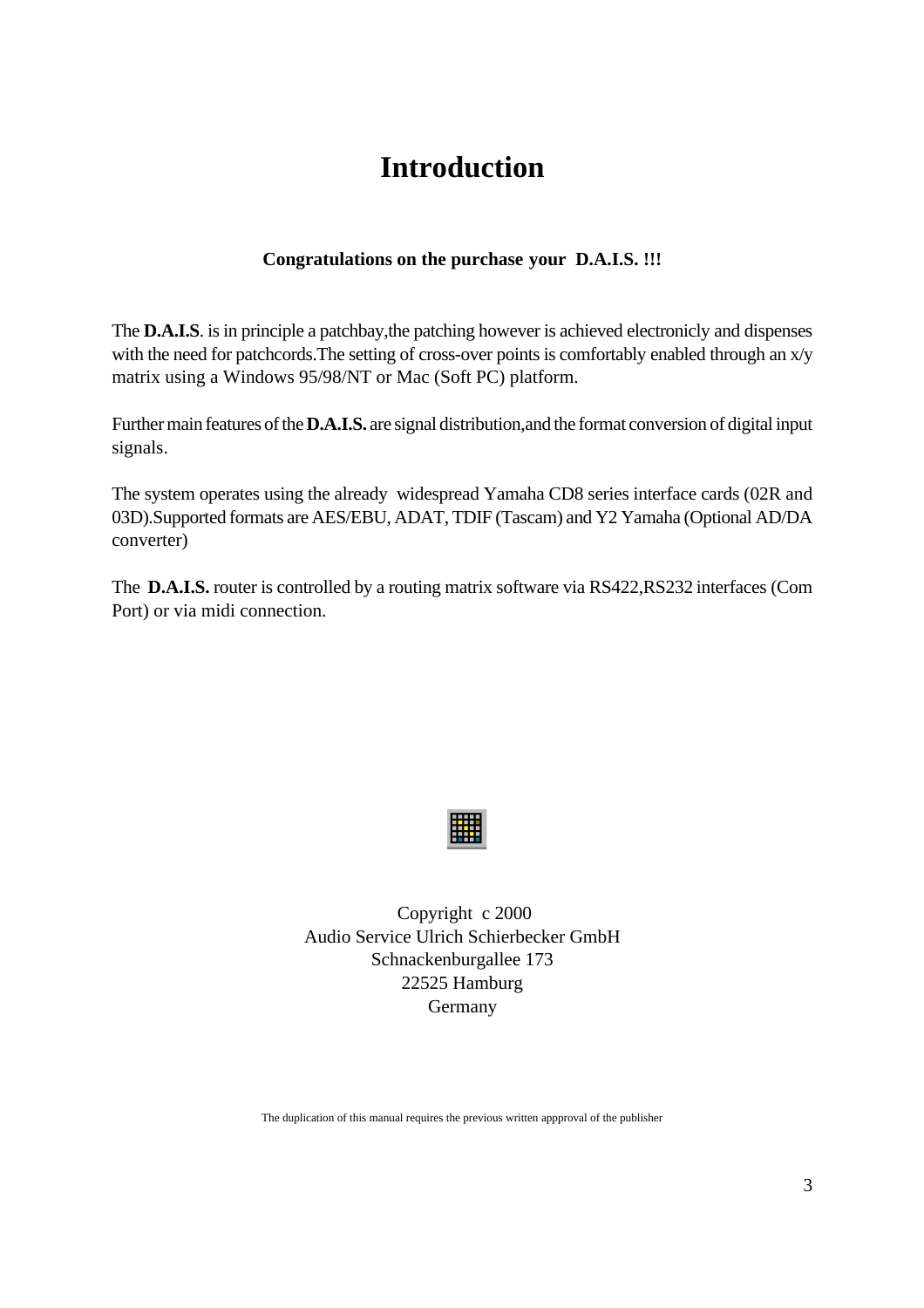# **Safety information**

**Please carefully read the following safety information before commencing installation of the D.A.I.S..**

**Failure to follow the listed safety information may lead to severe or even fatal injury**

**Attention! This appliance must be earthed.The power supply must always be disconnected at the mains before any installation work is carried out.**

Please follow these precautions, to avoid accidents or injury, or any damage to this appliance or other appliances or property.

- ! Take care to avoid contact with any sharp metal edges or protrusions.
- ! The **D.A.I.S.** is sensitive to static charge.Before installation work commences you are advised to discharge any static electricity from your body by first touching the metal casing of the **D.I.A.S.**
- ! The equipment contains no user servicable components,do not at any time attempt to open the casing.
- ! Maintenance or repair should only be carried out by suitably qualified persons.
- ! Ensure that the equipment receives adequate ventilation from above and below. Should the **D.I.A.S.** be mounted into a rack containing heat emmiting devices such as amplifiers,power supplies etc,we strongly recommend that the rack is fitted with cooler fans,in order to reduce the amount of residual heat within the rack.
- ! By rack mounting be sure to use the delivered front and rear mounting brackets.
- ! Do not expose the **D.I.A.S**. to moisture or operation in humid conditions,this may lead to a malfunction,or indeed severly damage the equipment.

 **Audio-Service GmbH cannot be held responsable for loss of data, damage to property or any injuries, which may occur through improper operation or handling**

**Upon delivery please inform your dealer or Audio-Service GmbH, Hamburg, immediately over any transportation damage, shortfalls,or any apparent malfunction of the equipment.**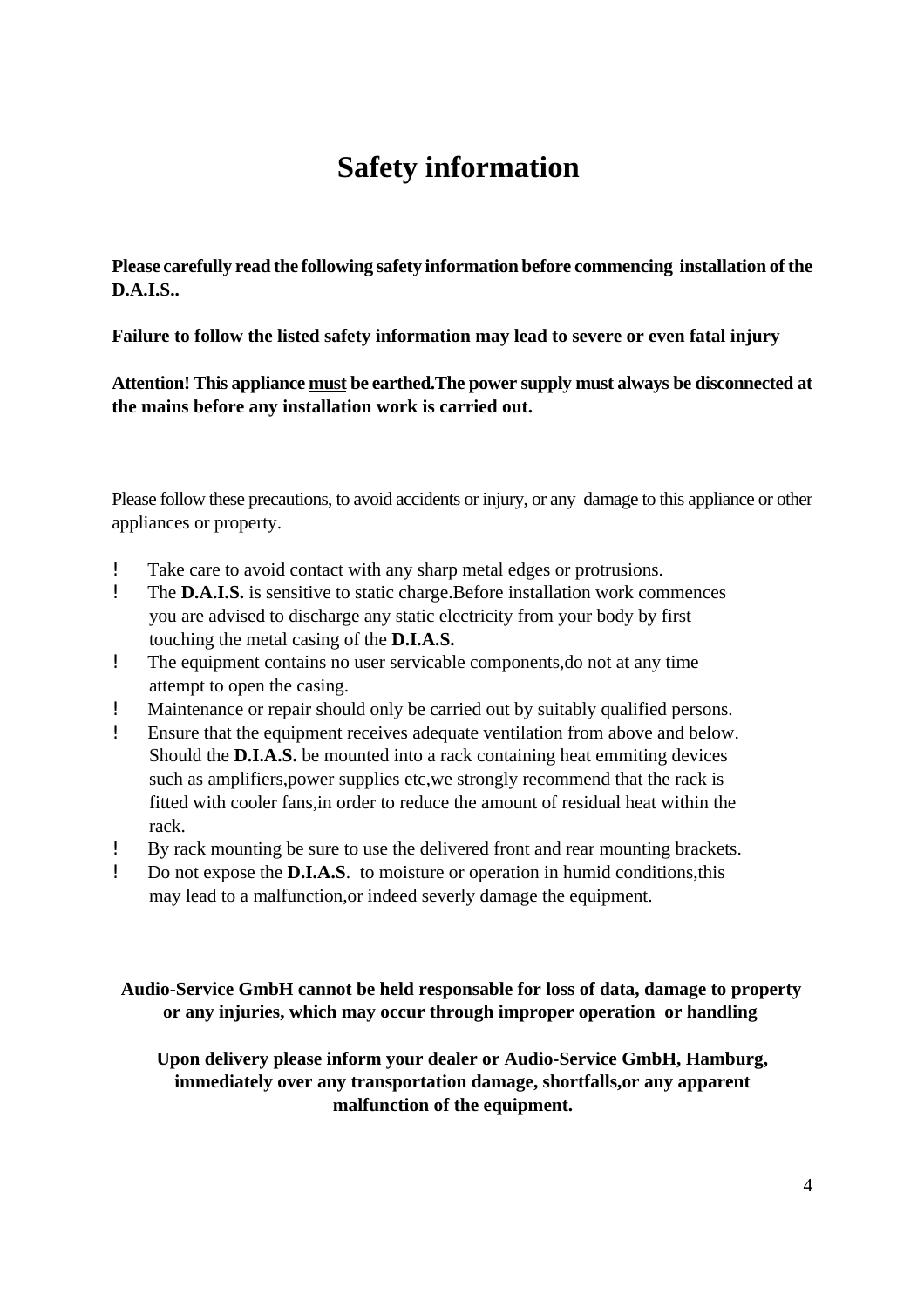# **Installation of Hardware**

## **Unpacking**

Please check the **D.A.I.S.** for any transportation damage and for shortages in the items of hardware or software.Register any damage or shortfalls immediately with your supplier. It is advisable to retain the original packaging, it is the best possible way to protect the equipment during future transportation.The delivery should consist of the following items,

- **! D.A.I.S.** Rack & Mounting Hardware
- ! System Software ( 1 x 3,5" Disc )
- ! P C Connecting Cable LS 232 ( 5 Meter )
- ! Owners Manual & Installation information

## **Rack Mounting**

Should you propose to install the **D.A.I.S.** into a rack, it is of the upmost importance that the supplied front and rear mounting brackets be used.

Please note that the ambient temprature should not rise to over 35°C.This limit will be exceeded in a non ventilated rack, especially when the rack contains other heat emmiting devices (Amplifiers, etc)

#### **Installation Precautions**

! Before beginning the installation,switch off all power to the main unit and connected peripherals,disconnect all units from the main power supply.

! Remove all interconnecting cables between the main device and the peripherals (leaving power cables attatched while working on the units will lead to the risk of elecktrocution and interconnection cables may interfere with the installation work)

! Module components can be damaged by electrostatic discharges,be sure to drain off any such charges from both body and clothes before starting the installation

! Do not touch module components,board curcuitry,and metallic leads during installation.

! Take care to avoid dropping screws or other foreign matter into the equipment during the installation work. Should such items fall into the unit during installation be sure to remove such items before reassembly and power up.Starting the unit with such items inside could

lead to the risk of malfunction during operation,or even unrepairable damage.

#### **Installation**

! Using the supplied cabel (LS232) connect your computer with the **D.I.A.S**.( Normally over the Com 2 port as Com 1 is normally reserved as the mouse port).

- ! Connect the the Interface Cards (CD 8) to the corresponding periphery as required.
- ! Power up the computer and the **D.A.I.S.**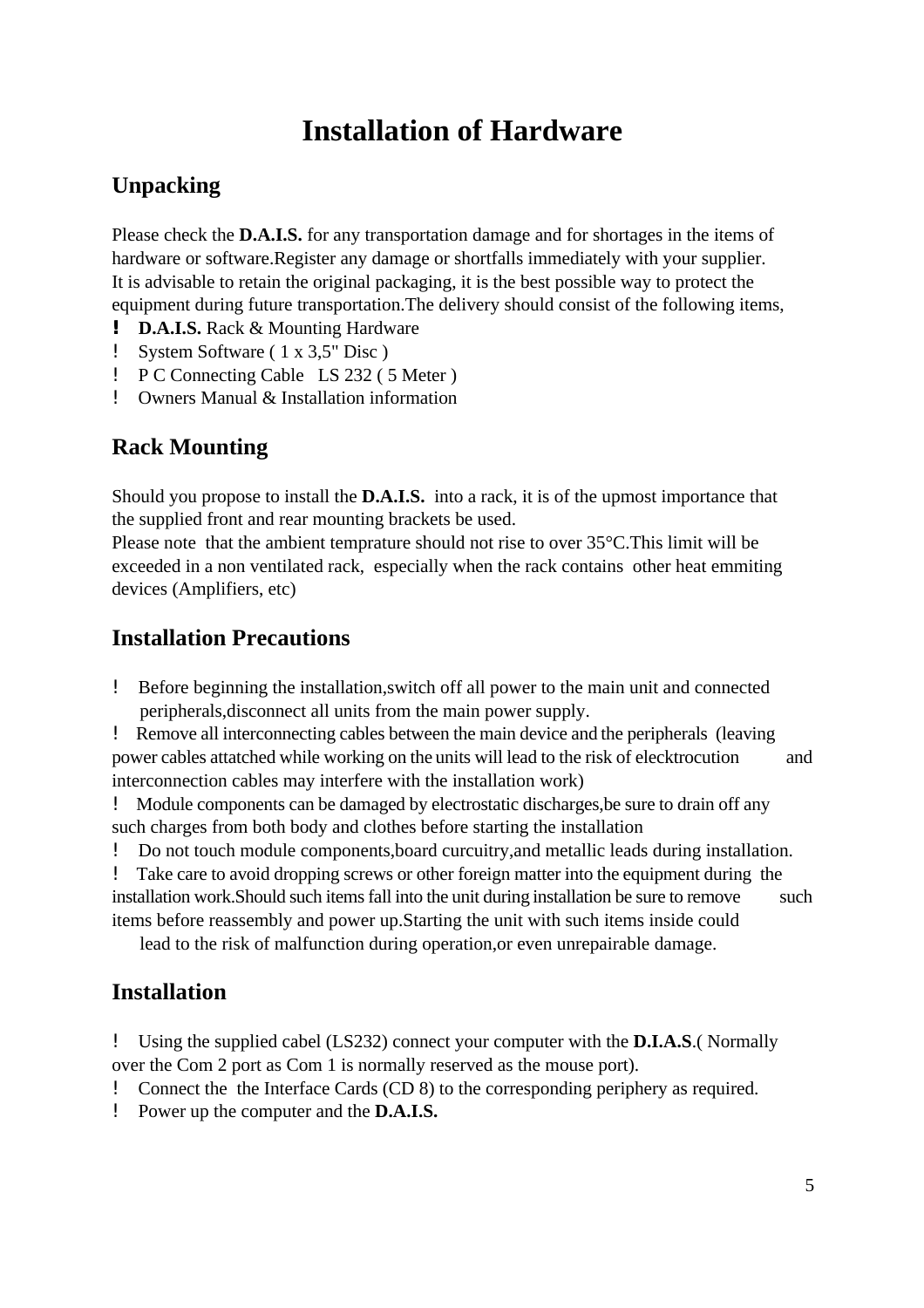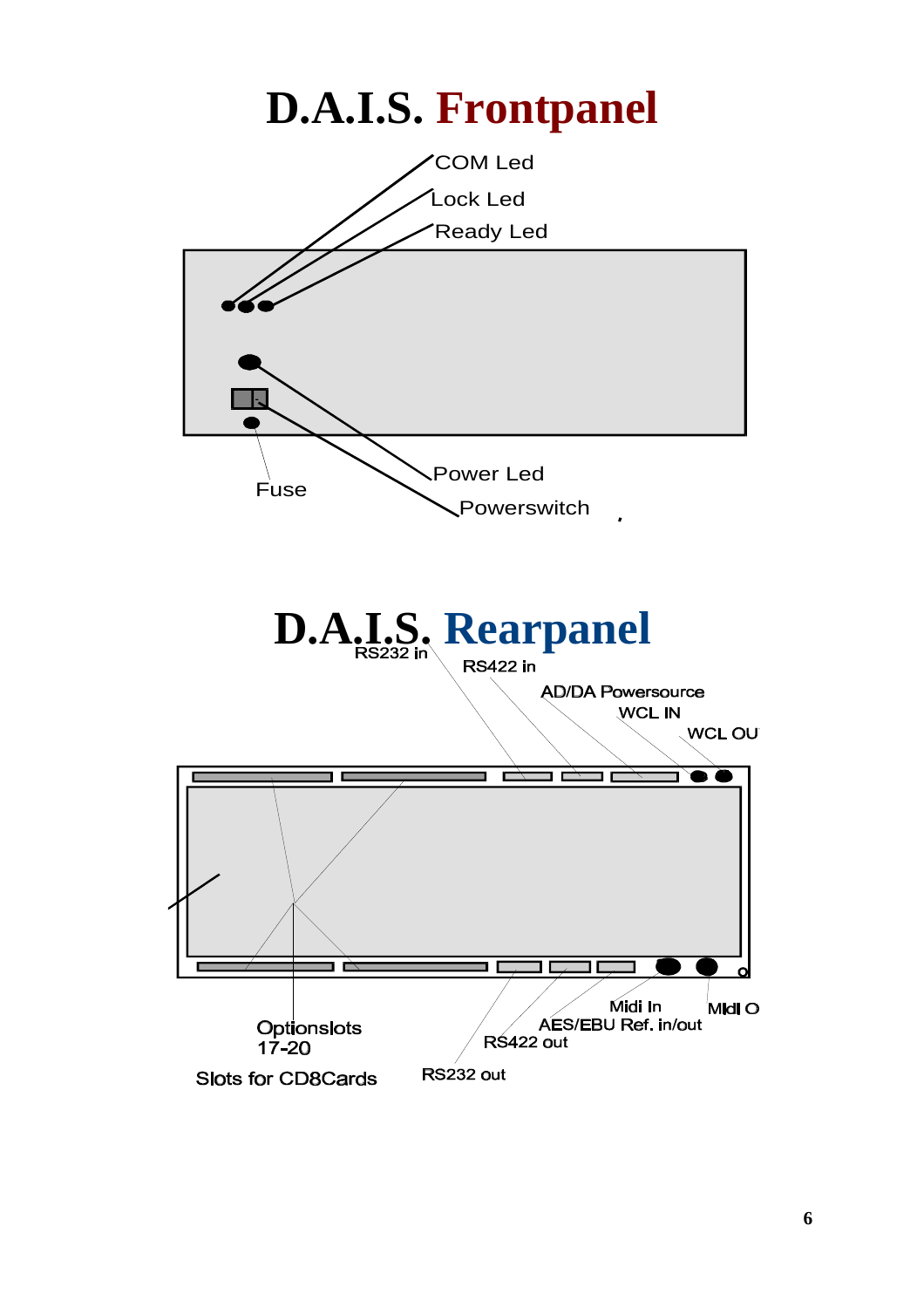# **Installation of Software and Operating Instructions**

The **D.A.I.S.** system software is included in the delivery package and consists of one 3,5" floppy disc.In order to operate the **D.A.I.S.** under a Windows platform you will require the following hardware and software.

- ! A Pentium processor
- ! 32 megabytes (MB) of RAM.
- ! Windows 95/98 or NT system software.
- ! 3,5" floppy disc drive
- ! Mouse

## **Software Installation**

Insert the 3,5" floppy disc into your disc drive and start the set up program (A:\setup)The **D.A.I.S.** installation guide will be displayed on your monitor screen ,and will guide you through the installation proccedure.

**(NB towards the end of the installation proceedure you will be asked wether or not to the update %%comct32dll\$\$ should be installed,this data is only required by users working under a Windows NT platform,users working under Windows 95/98 should answer this question with a %% No\$\$).**Once the installation proceedure is completed the **D.A.I.S.** program may be accessed in the Windows start menu.

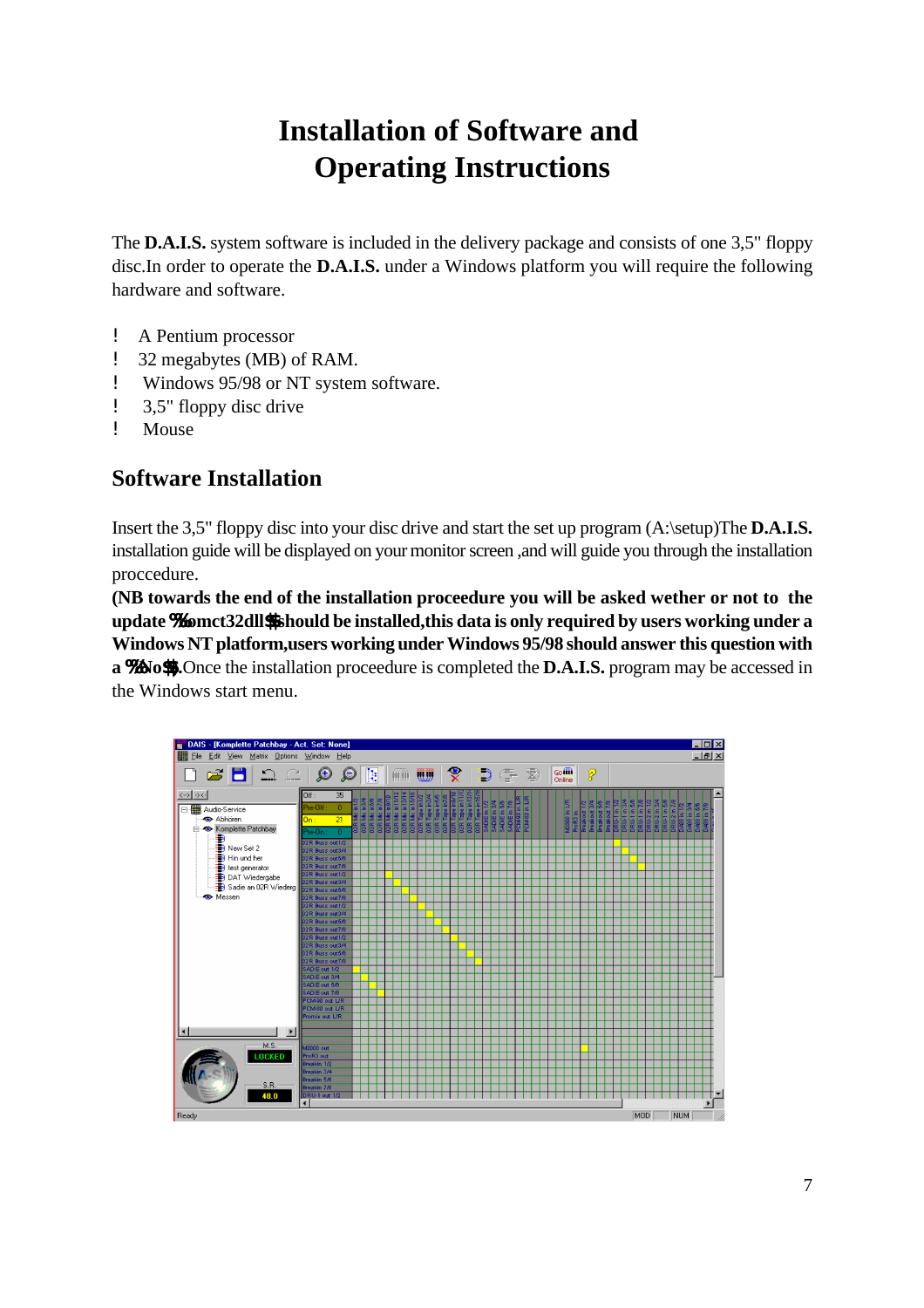# **D.A.I.S. Set Up**

#### **Before commencing work with the the unit must first be configured.The main PC and Card configurations are carried out in the Hardware window.**

The hardware window contains information on,and allows access to the following settings.

- ! The field **Port** enables selection of the desired PC input port (usually Com 2)
- ! The field **Device** indicates the number of the device to be configured.
- ! The field **Master Sync** indicates the master syncronisation source and is coupled to two display fields,the first indicating the current status **Locked** or **Unlocked,**the second field displays the **Sample Rate**.
- ! The **Reset Behaviour** feature in the **Set Hardware** field is acktivated by clicking in the display box.In the default mode (crossed is on) the **D.A.I.S.** will accept information from the PC once the **Go Online** button is activated, and will configure itself accordingly,in the off

position the proceedure is reversed and the PC will "read " information from the  **D.A.I.S.**

! The button **Auto Set** enables the automatic recognition of up to14 interface cards.(**NB** cards

- 17 20 must be set up manually)
- ! The button **Set** is used when confirming manual configurations.

! The **D.A.I.S.** seriel number and the hardware version number are displayed in the top right hand corner of the hardware window.

## **Initial Set Up**

The first step following the manual assembly works (control card installation etc) is to allow the **D.A.I.S.** to recognise the installed control cards, to accomplish this proceed as follows,

- ! Enter the **Hardware** window and in the **Reset Behaviour** field set the **Set Hardware** feature to default (on).
- ! Click on the **Auto Set** button,and the system will recognise and allocate a "slot" to each of up to 14 Interface cards.Any unoccupied slots will be shown in the display as **None**



(please remember cards 17 - 20 are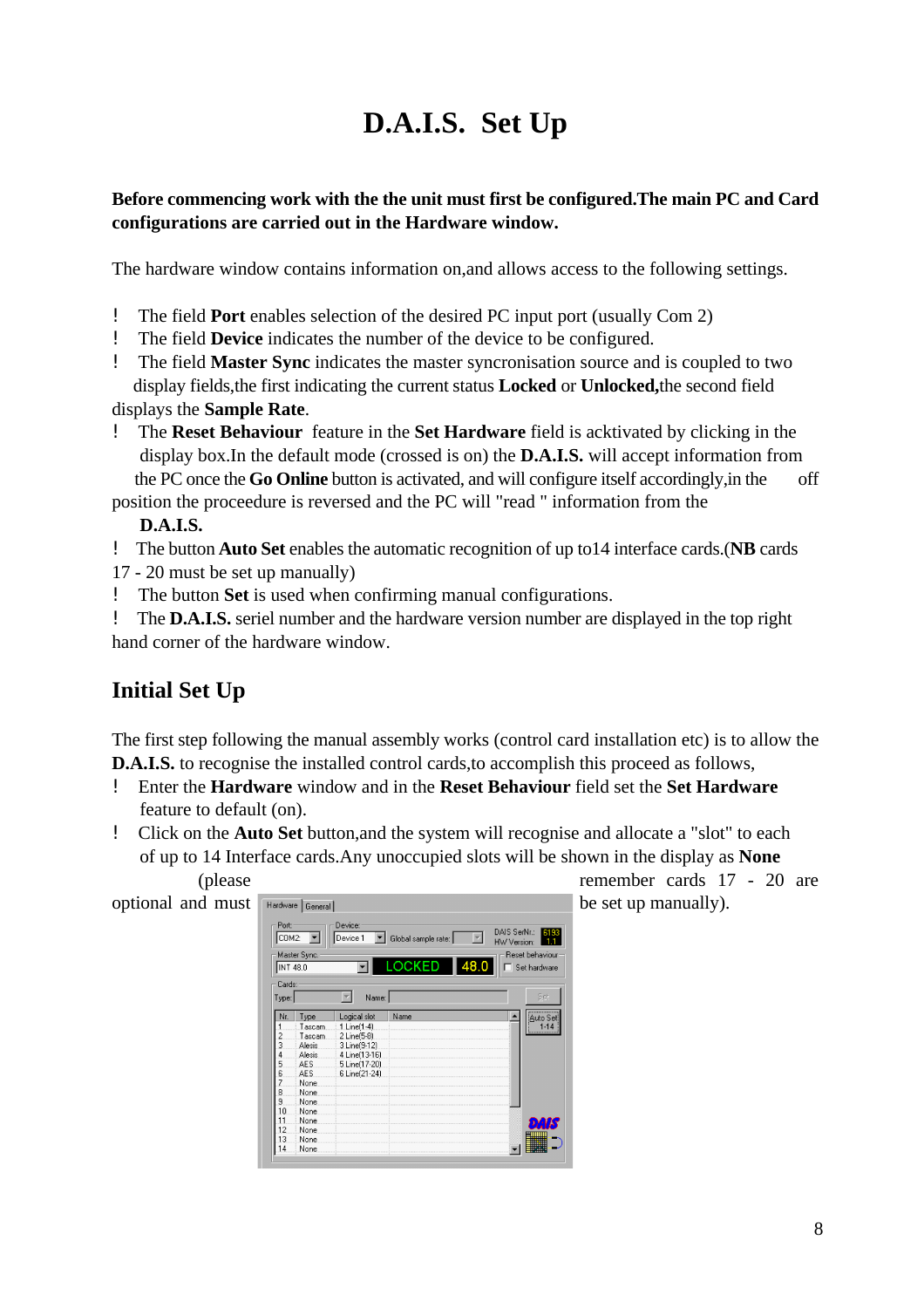

# **View of the Function Bar**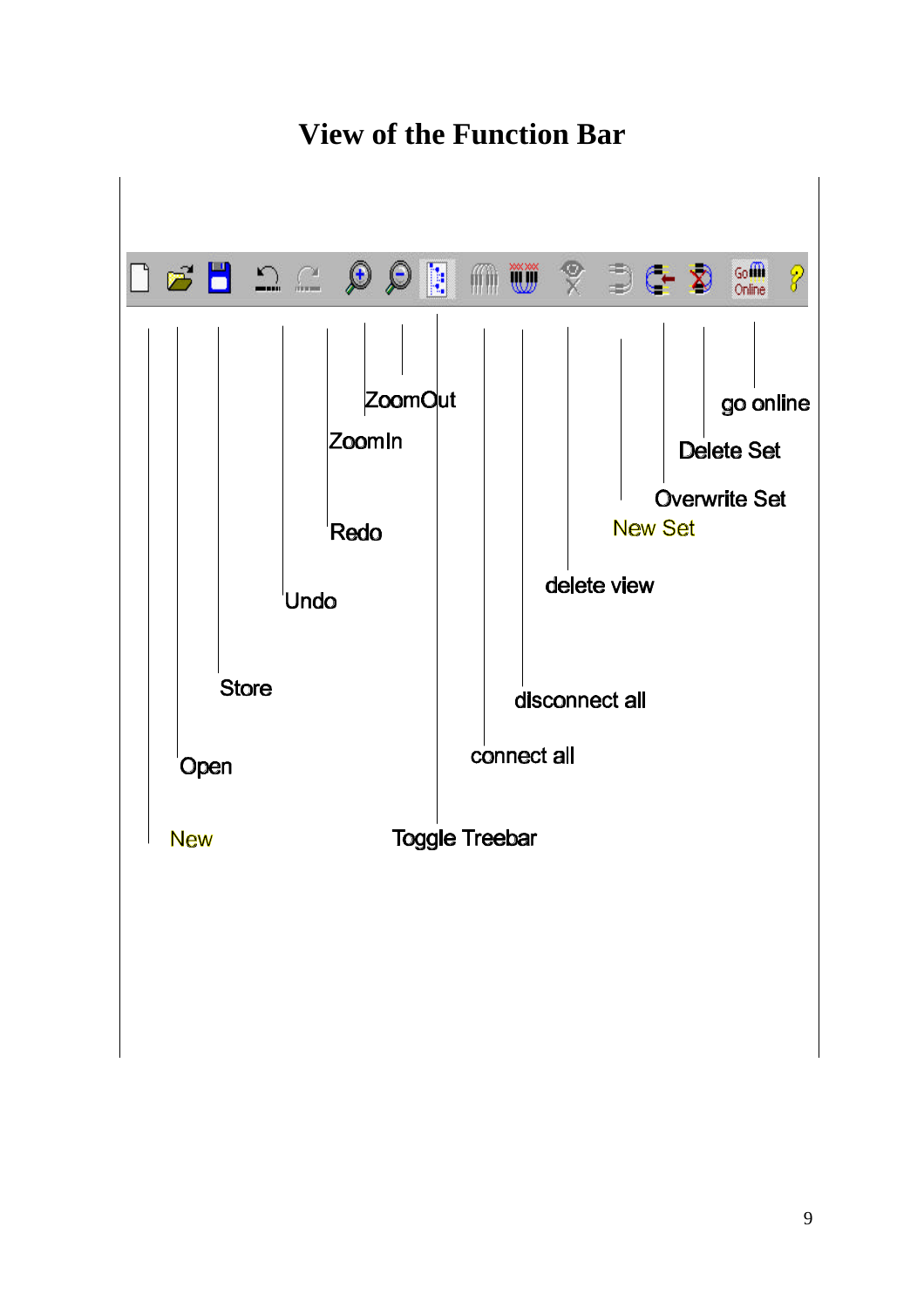# **Basic Functions**

A total of fourteen Yamaha CD8 interface cards may be loaded into the **D.A.I.S.** Each card controls eight inputs and eight outputs.A patchbay size of fifty six by fifty six stereo channels is obtainable when the **D.A.I.S.** is fully loaded.

The Basic Matrix display will appear on start up of the software.The **Windows Toolbar** is situated in the uppermost display.Immediately below this the **D.A.I.S. Basic Functions Toolbar** is displayed,the

functions are accessed through a mouse click on the a ppropriate symbol (e.g. Open,save,undo,redo,zoom in in the symbol (e.g. Open,save,undo,redo,zoom in in the symbol ,zoom out etc).



The **D.A.I.S. File Path** is situated on the left hand side of the screen (the file path can be blended in or blended out using the **toogle tree bar control**) displayed here are the various patchbays,and configurations available to the operator.After "naming" and storing a new or ammended patchbay configuration,it will be displayed here under its "name"

Next to the **Audio Service logo** are the displays for **Master Sync** and the **Sample Rate**.

The **Matrix** or **Patchbay** is situated on the center to right hand side of the screen.All **Matrix Inputs** are displayed in the **vertical axis** (to the left of the Matrix), all **Matrix Outputs** are displayed in the **horizontal axis** (above the Matrix).The inputs and outputs can be "named "by clicking in the these fields.

A Crosspoint is set by a "double click" on the appropriate matrix square,the matrix square will turn "yellow" in colour.It is also possible to set several crosspoints by "dragging" the horizontal or diagonal matrix squares, during this operation the matrix squares will turn"green" until the revised set up is confirmed using the "**switch all presets**" button at this stage the relevant matrix squares will turn "yellow".Crosspoints may be deleted using the "**switch all off**" button,in this case an appropriate "safety screen" will appear requesting confirmation of this acktion.

The **Matrix Status** is permanently displayed  $\mathbf{P}_{\text{Te-IIf}} = 1$  in the top left hand corner of the **Matrix Display** and indicates the number of,

- ! Off connections
- ! Pre off connections
- ! On connections
- ! Pre on connections

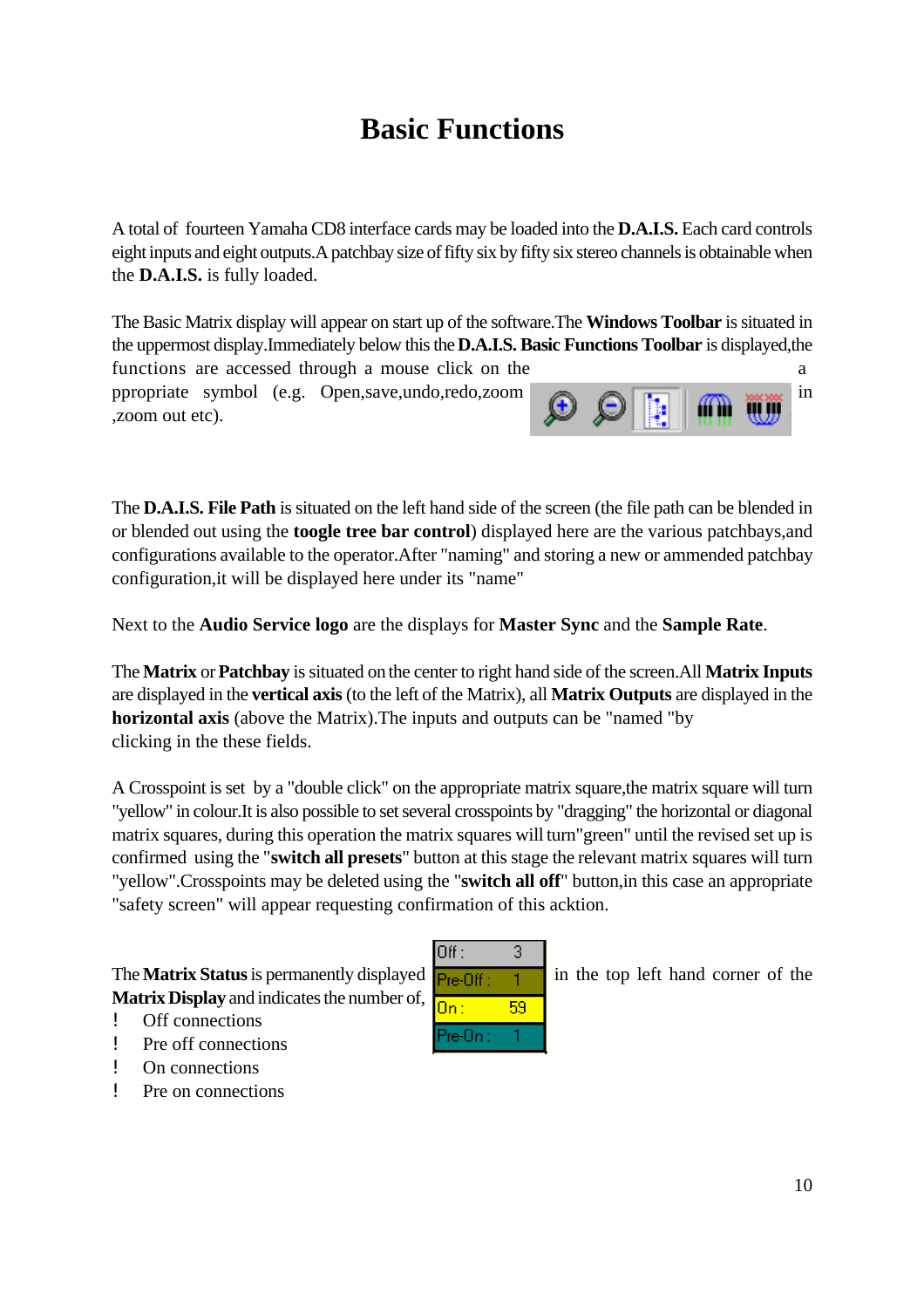Should the monitor screen be unable to accomodate the entire **D.A.I.S.** display,the respective position in the patchbay isshown parallel to the mouse cursor (Tooltip).This **Tooltip** will be displayed with contrasting background colours,a **white background** indicates that the cross point is free and has not been allocated or set,a **yellow background** indicates that the crosspoint has been already allocated in a syncronised patchbay.

The Matrix to screen ratio may also be adjusted using the **Zoom in** or **Zoom out** feature.

Data flow to the host computer is enabled by the **Go Online** button.Naturally it is possible to set or delete online crosspoints at any time.



## **Patchbay Structure**

As mentioned previously the basic matrix is visable upon system start up.Up to twelve basic configuration may be stored using the the **Preset Memories** (Shift plus F1 - F12).e.g,the settings for the hardware controller,the sync card,the output settings etc.

A restricted matrix **(View)** display (eg to set up a control room matrix) is established as follows,

- ! Select the first crosspoint with the right hand mouse key **(define view start)** the crosspoint will be highlighted in blue.
- ! Using the same procedure establish the second (end) crosspoint from the opposing matrix axis **(define view end)**.
- ! When both points are defined, a menue will open in which a view "name" may be assigned. A view may be further sub-divided into lots of sub-sections ( SETS) ,in which different specified crosspoints are stored into the matrix.These sections can be reactivated from within the file path through a double click on the respective set "name".

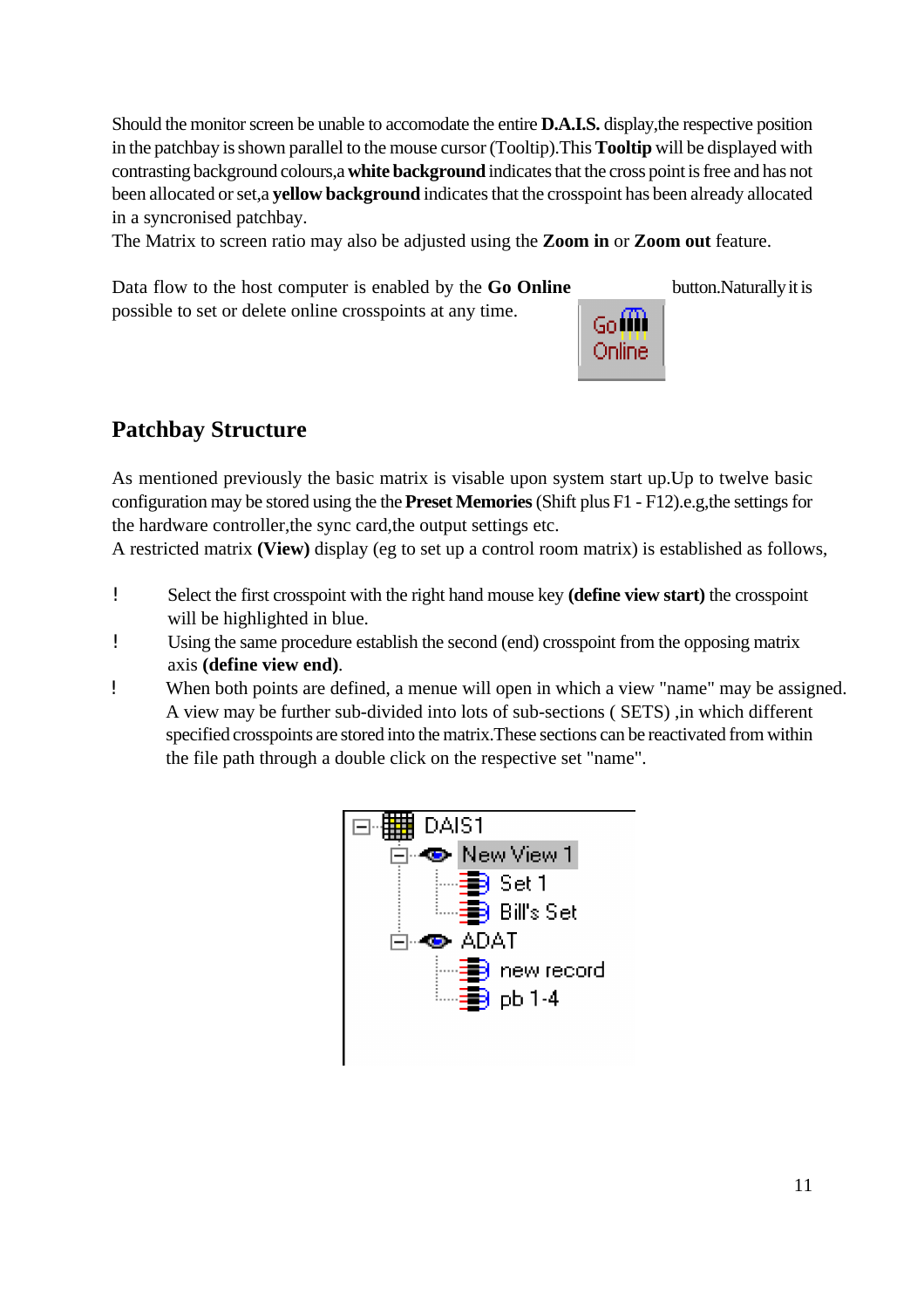New matrix settings are enabled in the **Status Bar** menu **Matrix**,by selecting **New Set** in the drop down menu.Once the new matrix set up is defined it should be named and stored by clicking on "OK" The new set up will then appear in the tree bar field on the left-hand side of the monitor screen.All set ups and views may be deleted from within the Matrix menu using the selections **Delete View** or **Delete Set.** The **Overwrite Set** option enables the editing of existing matrix set ups.

**General View of the Status Bar**



As described above the **D.A.I.S.** status bar enables access to the special functions.Divers commands are to be found under the menu **File**,for example **Save,Open** and **Close**.Under the menu **Edit** the **Undo** and **Redo** functions are to be found.Under the **View** menu the three main function fields **Toolbar, Status Bar** and **Treebar** can activated or de-activated as required, whilst in the menu **Matrix** the **Go Online, All Off, All Off,View** and **Set** functions may be selected.

An important feature is to be found in the menu **Options**,under the option **Settings** in the drop down menu the number of **Undo Buffers** can be adjusted in the **General** sub menu.The function "**Not losing the last set"** is also to be found in this sub menu,activating this feature ensures that actual settings will not be lost in the event of a system failure.

| <b>Settings</b> |                                                 |
|-----------------|-------------------------------------------------|
| Hardware        | General                                         |
|                 |                                                 |
|                 | $\nabla$ [Load last used file on program start] |
|                 |                                                 |
| 10              | Undo buffer steps (4-99)                        |
|                 |                                                 |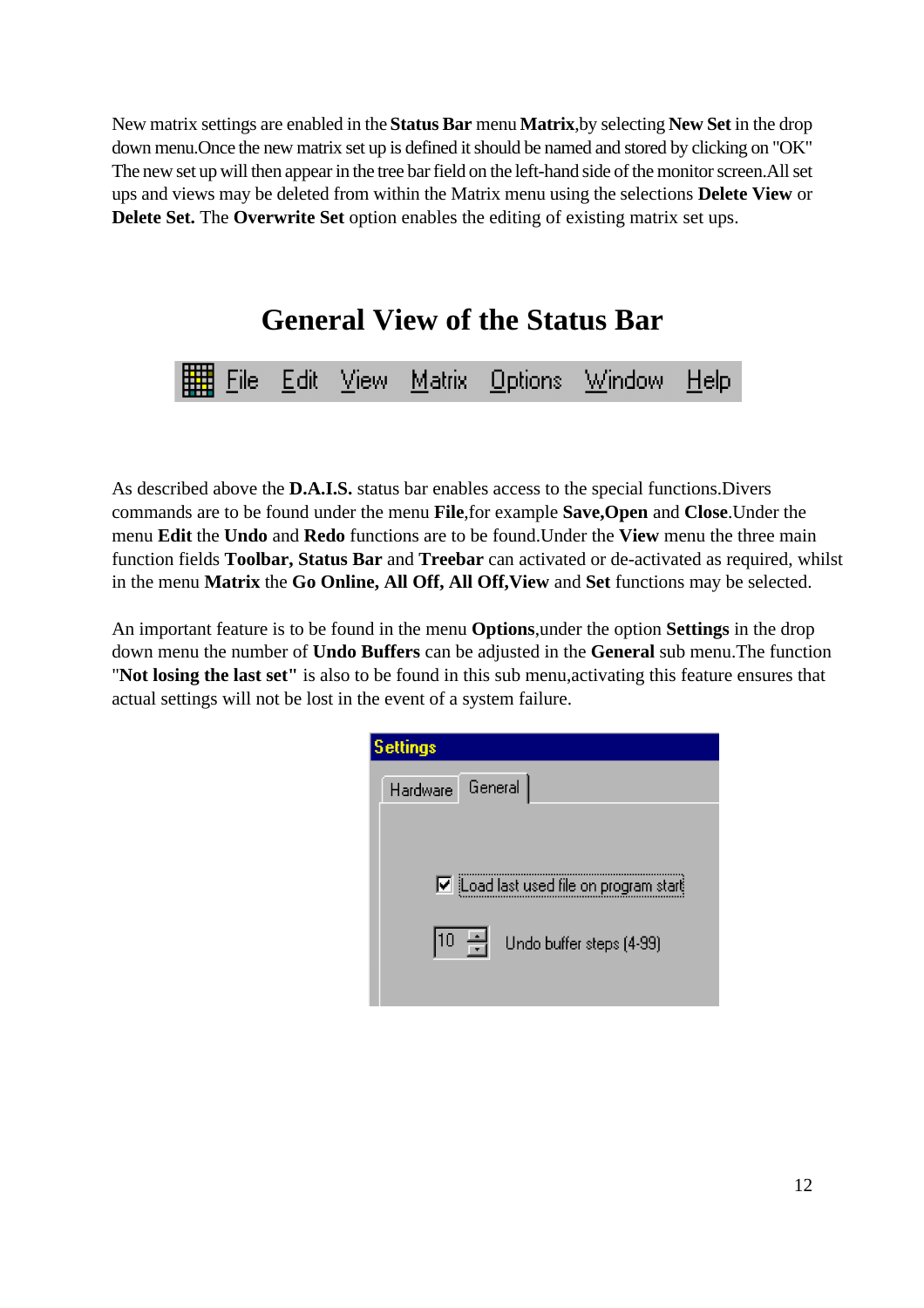# **Synchronisation**

The **D.A.I.S.** can function as either a Master or a Slave unit within a digital audio installation.In the Master mode it is possible to switch between the internal Sample Fenquenzes of 44,1 Khz and 48 Khz.

When the **D.A.I.S.** is integrated as a Slave unit, **one**, of sixteen Syncronisation sources may be selected by the user, either,

- ! Word Clock Input.
- ! AES Ref Input.
- ! 3 16, Channels 1 and 2 from each of the 14 Yamaha YGDAI interface cards.

The **D.A.I.S.** is in principle syncronised with the Yamaha YGDAI interface cards (CD8 series).That is to say that all audio signals should be syncronised to each other,failure to observe this rule may lead to audible clicks or distortion.

Format conversion **and** signal conditioning is only possible with these **or** the following interface cards,

- ! Audio Service unsyncronised AES interface card (allows the connection of equipment with different sample rates in a syncronised patch bay.(syncronised and unsyncronised Patchbay in a **D.A.I.S.** system).
- ! Amptec AES/EBU interface cards with an integrated sample rate converter.

## **Optical Warnings**

The **D.A.I.S.** main screen also integrates a visual control of Interface card and Syncronisation status. Should the set up of an Interface card change during operation,the relevant channel in the Matrix display will be displayed with a Red background.

Should the Master Sync Mode go out of the Lock mode the Audio Service Logo will turn Red and begin to blink.A mouse click on the logo will restore the display to its original status.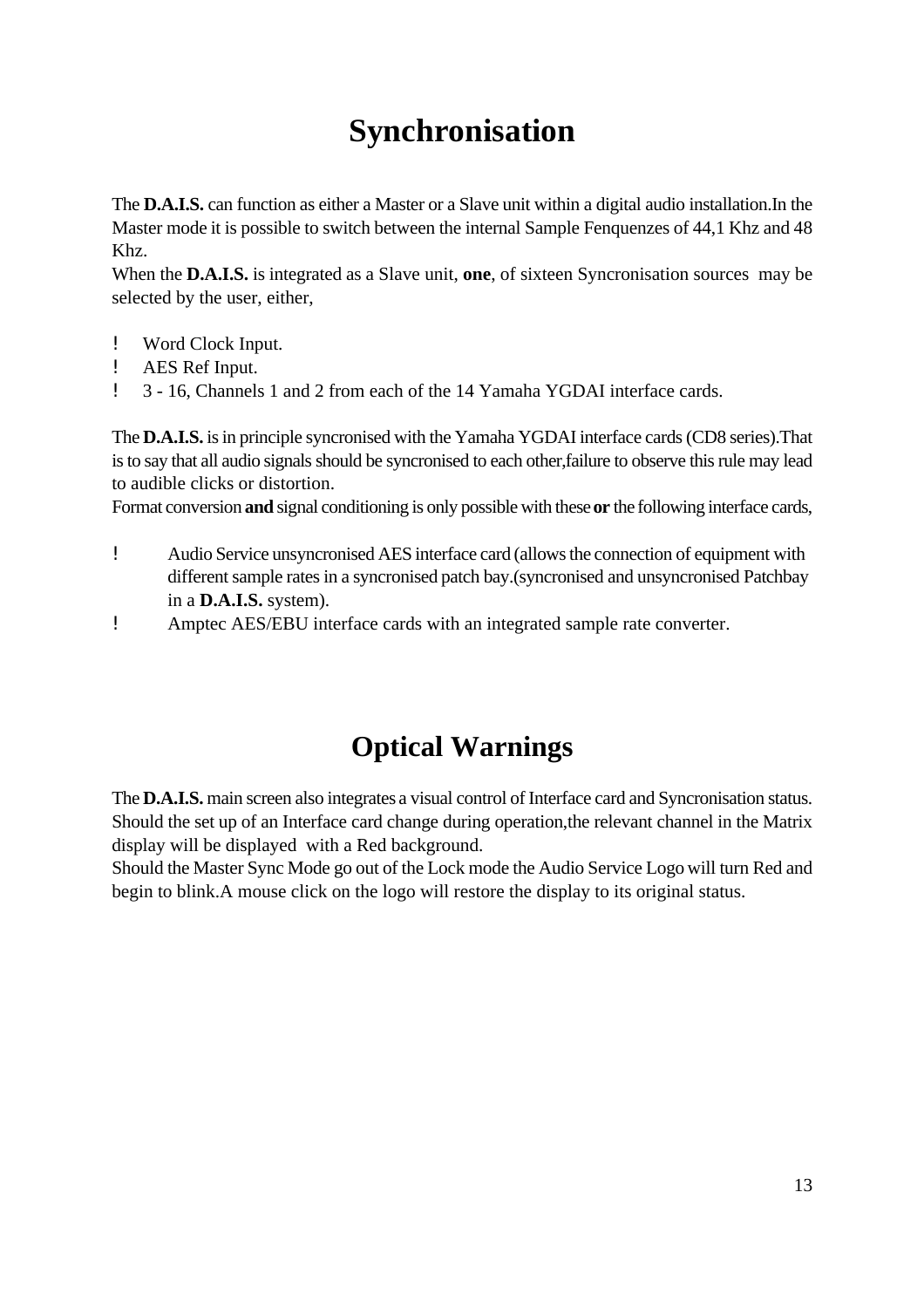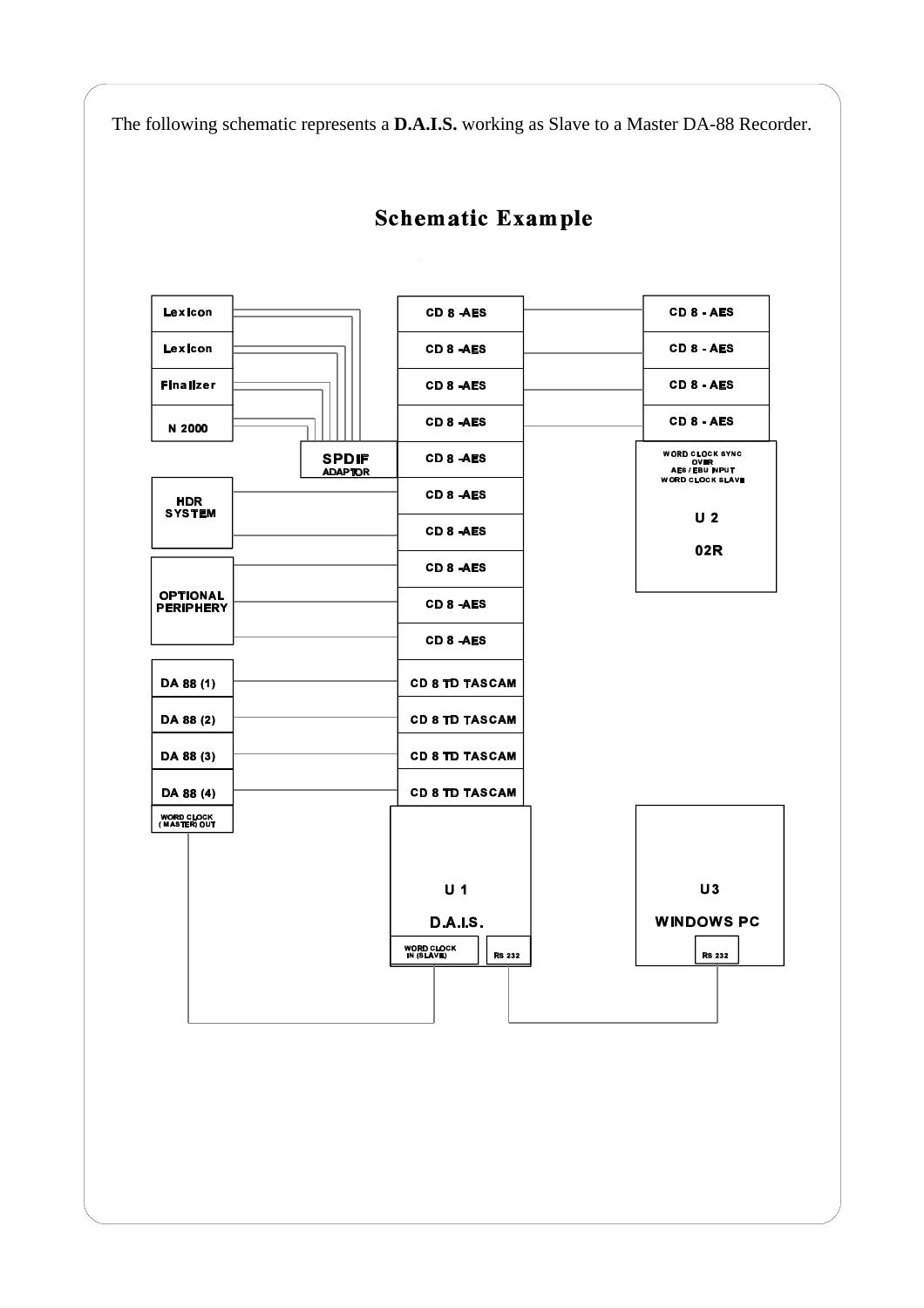# **Technical Specification**

| <b>Frame:</b>                                                                                                                         | 19" Standard Rack Mounting<br>4 HE<br>Sockets for 14 Single slot Cards or 4 Double slot Cards                                                         |                     |  |                  |  |  |  |
|---------------------------------------------------------------------------------------------------------------------------------------|-------------------------------------------------------------------------------------------------------------------------------------------------------|---------------------|--|------------------|--|--|--|
| <b>Router:</b>                                                                                                                        | 72 x 72 Stereo Crosspoint Matrix<br>Total of 144 Channels<br>56 Inputs / Outputs (Yamaha YGDAI Interfaces)<br>16 Inputs / Outputs - Passive AES / EBU |                     |  |                  |  |  |  |
| <b>Compatible YGDAI Cards:</b>                                                                                                        |                                                                                                                                                       |                     |  |                  |  |  |  |
|                                                                                                                                       | Yamaha CD8-AES                                                                                                                                        | AES/EBU             |  | 25 Pin Sub-D 1H  |  |  |  |
|                                                                                                                                       | Yamaha CD8-AT                                                                                                                                         | <b>ADAT</b> Optisch |  | Toslink $x^2$ 1H |  |  |  |
|                                                                                                                                       | Audio-Service CD8MYAT 24Bit ADAT Interface<br>1H                                                                                                      |                     |  |                  |  |  |  |
|                                                                                                                                       | Yamaha CD8-TD II T-Dif II                                                                                                                             |                     |  | 25 Pin Sub-D 1H  |  |  |  |
|                                                                                                                                       | Yamaha CD8-Y2 Yamaha Y2                                                                                                                               |                     |  | 25 Pin Sub-D 1H  |  |  |  |
|                                                                                                                                       | Yamaha CD8-AE<br>AES/EBU<br>4x XLRm, 4x XLRf 3H                                                                                                       |                     |  |                  |  |  |  |
|                                                                                                                                       | Audio-Service CD8SDIF-2 Interface<br>2 x Sub-D 25 1H                                                                                                  |                     |  |                  |  |  |  |
|                                                                                                                                       | Yamaha CD8-ADS AD Karte                                                                                                                               |                     |  | 8 x Klinke6,3 1H |  |  |  |
|                                                                                                                                       | Yamaha CD8-AD A/D-D/A Karte<br>16 xKlinke6,3 3H                                                                                                       |                     |  |                  |  |  |  |
|                                                                                                                                       | *(only in conjunction with an additional Power Supply)                                                                                                |                     |  |                  |  |  |  |
|                                                                                                                                       | AMPTEC CD8SRC AES/EBU mit SRC's 25 Pin Sub-D 1H                                                                                                       |                     |  |                  |  |  |  |
| <b>Passive AES/EBU Cards:</b>                                                                                                         |                                                                                                                                                       |                     |  |                  |  |  |  |
| Audio-Service AS-8P 4 x AES/EBU In / out 25pin Sub-D<br>1H<br>Audio-Service AS-9P 4 x AES/EBU In / out 25pin Sub-D<br>for Slots 17-20 |                                                                                                                                                       |                     |  |                  |  |  |  |
| Sync:                                                                                                                                 | Internal 44,1 Khz and 48 Khz<br>BNC In / BNC Out<br>External Wordclock<br>AES / EBU Reference<br>Sub D                                                |                     |  |                  |  |  |  |
| <b>Control:</b><br><b>Software Requirements:</b><br><b>Power Requirements:</b><br><b>Dimensions:</b><br>Weight:                       | RS 232, RS422, Midi.<br>Windows $95 / 98 / NT$ or MAC (Soft PC)<br>95 - 240 Volts AC<br>19" x 4 HE x 50 cm<br>ca. 10 Kilogramm                        |                     |  |                  |  |  |  |

Teac,Tascam and TDIF are registered Trademarks of the Teac Corporation. Alesis and ADAT are registered Trademarks of the Alesis Corporation. Yamaha,02R,03D,CD8 and YGDAI are registered Trademarks of the Yamaha Corporation. Windows 95,98 and NT are registered Trademarks of the Microsoft Corporation.

Audio Service Ulrich Schierbecker GmbH retains the right to change or alter any technical specification without prior notice.